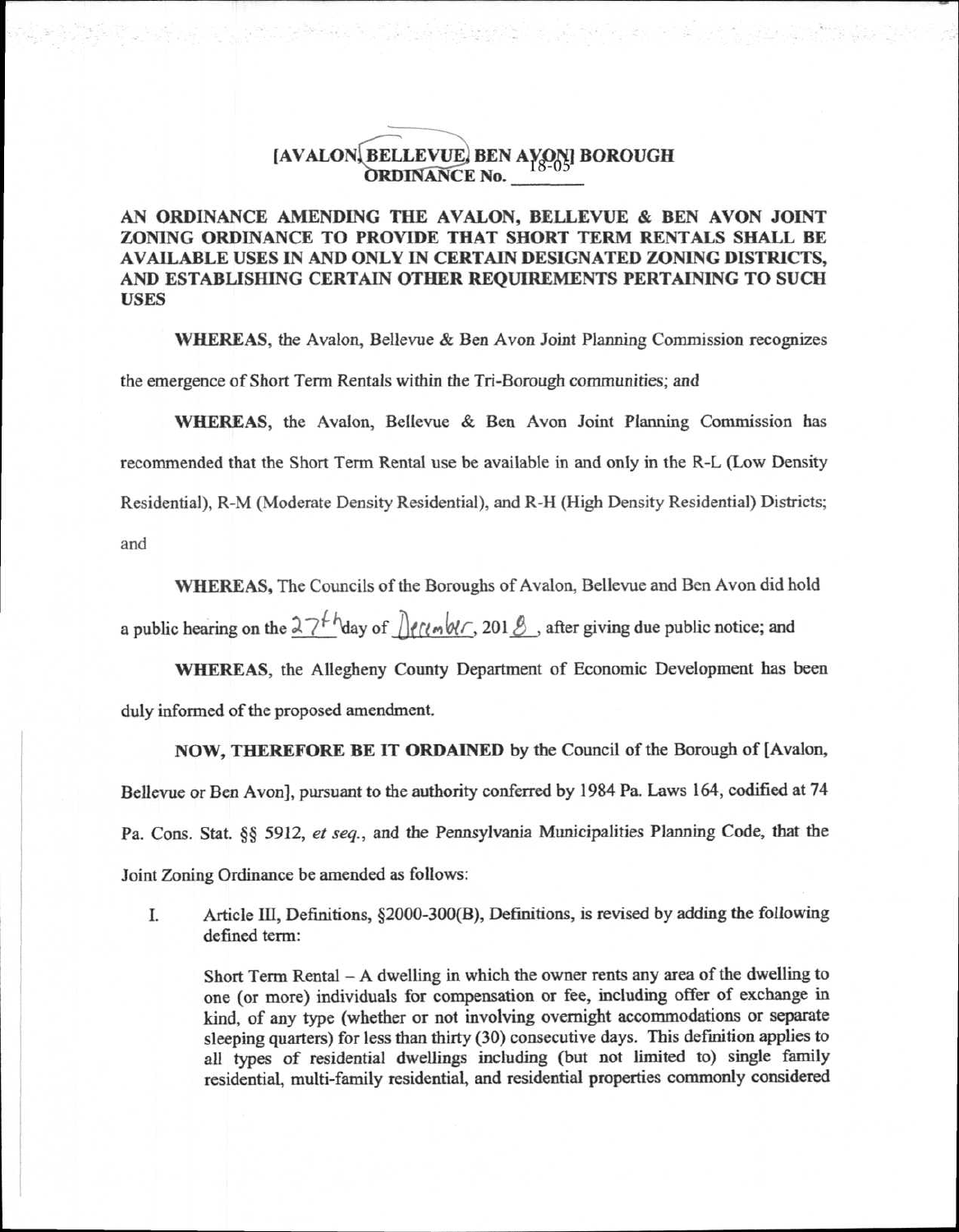as seasonal homes, vacation homes, or tourist homes. The use shall comply with the performance standards of §2000-900 of the Avalon-Bellevue-Ben Avon Joint Zoning Ordinance.

II. Article IV, District Regulations, § 2000-405, Land Uses, is revised to:

화화는 거 작품이 높다는 것을 하는 사람들과 자신이

A. Add the following uses to Table 1: Land Use Table, under the Non-residential Land Use category:

|     | Land Use          | <u>.</u> |   | R- | MU | $ C-$<br>NC. | $^{\circ}$ C-<br>H <sub>C</sub> | $\sqrt{ }$<br>BE | $\sqrt{ }$<br><b>MW</b> | <b>OS</b> |  |
|-----|-------------------|----------|---|----|----|--------------|---------------------------------|------------------|-------------------------|-----------|--|
| [#] | Short Term Rental | ື        | ີ | ັ  |    |              |                                 |                  |                         |           |  |

III. Article VI, Uses by Special Exception, §2000-632, "Home Based Business, other" is revised to add the following subsection to paragraph (M):

(10) Short Term Rentals.

- IV. Article VI, Short Term Rentals, §2000-661, Short Term rentals shall be a permitted special exception.
	- A. Short Term Rentals shall be carried on wholly within the principal or accessory structures.
	- B. Exterior displays or signs other than those permitted in Article X of this Ordinance, exterior storage of material and exterior indication of the Short Term Rental or variation from the residential character of the principal structure shall not be permitted.
	- C. Objectionable noise, vibration, smoke, dust, electrical disturbance, odors, heat, or glare shall not be produced. The use shall comply with the performance standards of §900 of this Ordinance.
	- D. The use shall not significantly intensify vehicular or pedestrian traffic, which is normal for the residences in the neighborhood.
	- E. The use shall not require internal or external alterations or construction features which are not customary to a dwelling or which change the fire rating of a structure.
	- F. There shall be no use of materials or equipment except that of similar power and type normally used in a residential dwelling for domestic or household purposes.
	- G. The use shall not cause an increase in the use of water, sewage, garbage, public safety or any other municipal services beyond that which is normal for the residences in the neighborhood.
	- H. The use shall not cause a negative impact on lot values in the immediate neighborhood.